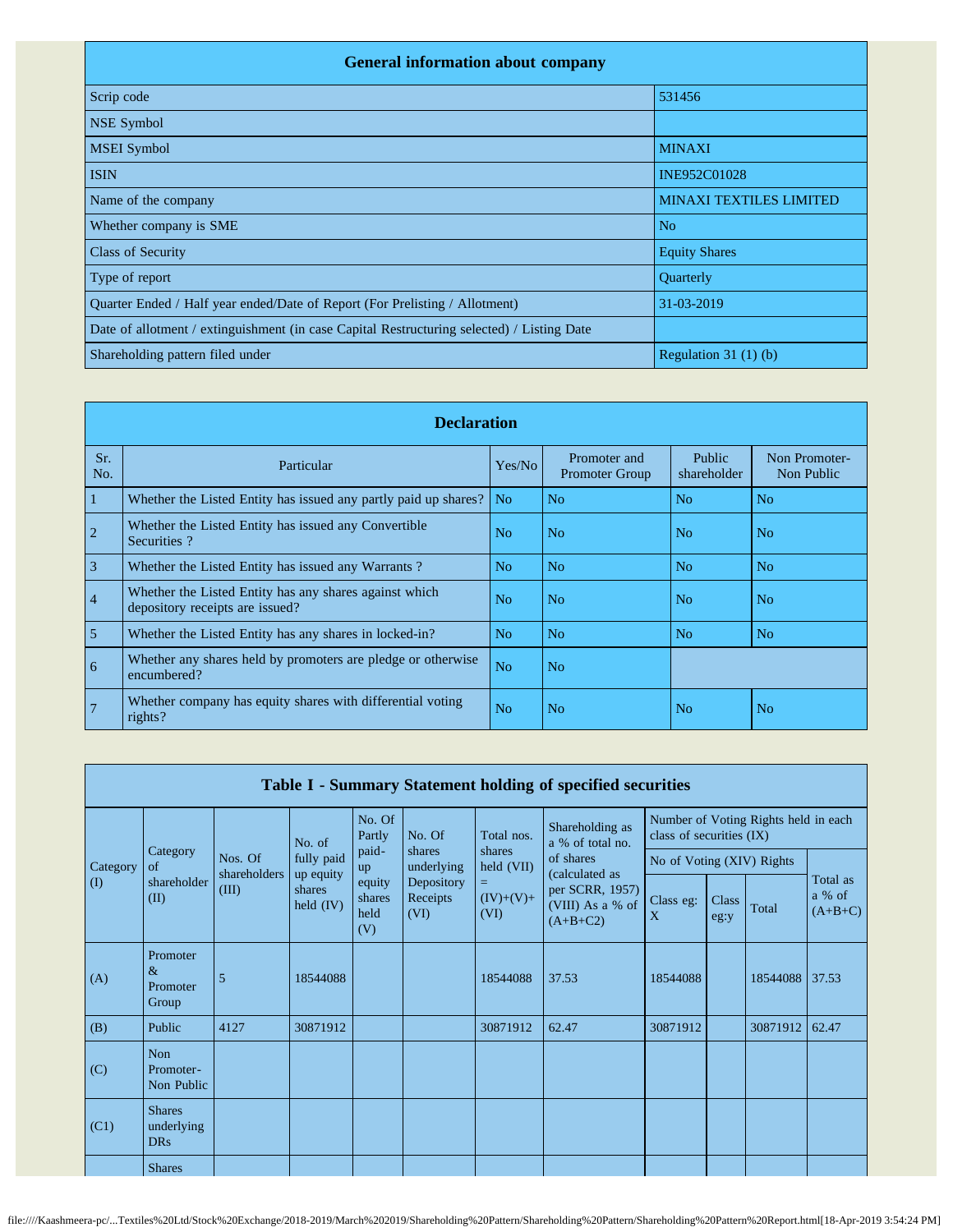| (C2) | held by<br>Employee<br><b>Trusts</b> |      |          |  |          |     |          |          |     |
|------|--------------------------------------|------|----------|--|----------|-----|----------|----------|-----|
|      | Total                                | 4132 | 49416000 |  | 49416000 | 100 | 49416000 | 49416000 | 100 |

|          |                                                |                                                                                          |                                                                             |                                                                                                                 | Table I - Summary Statement holding of specified securities                              |            |                                                         |                         |                                                         |                                           |
|----------|------------------------------------------------|------------------------------------------------------------------------------------------|-----------------------------------------------------------------------------|-----------------------------------------------------------------------------------------------------------------|------------------------------------------------------------------------------------------|------------|---------------------------------------------------------|-------------------------|---------------------------------------------------------|-------------------------------------------|
| Category | Category<br>$\alpha$ f<br>shareholder<br>(II)  | No. Of<br><b>Shares</b><br>Underlying<br>Outstanding<br>convertible<br>securities<br>(X) | No. of<br><b>Shares</b><br>Underlying<br>Outstanding<br>Warrants<br>$(X_i)$ | No. Of Shares<br>Underlying<br>Outstanding<br>convertible<br>securities and<br>No. Of<br>Warrants $(Xi)$<br>(a) | Shareholding, as a %<br>assuming full<br>conversion of<br>convertible securities (       |            | Number of<br>Locked in<br>shares (XII)                  | <b>Shares</b><br>(XIII) | Number of<br>pledged or<br>otherwise<br>encumbered      | Number of<br>equity shares                |
| $\rm(D)$ |                                                |                                                                                          |                                                                             |                                                                                                                 | as a percentage of<br>diluted share capital)<br>$(XI)=(VII)+(X)$ As a<br>% of $(A+B+C2)$ | No.<br>(a) | As a<br>$%$ of<br>total<br><b>Shares</b><br>held<br>(b) | No.<br>(a)              | As a<br>$%$ of<br>total<br><b>Shares</b><br>held<br>(b) | held in<br>dematerialized<br>form $(XIV)$ |
| (A)      | Promoter<br>$\&$<br>Promoter<br>Group          |                                                                                          |                                                                             |                                                                                                                 | 37.53                                                                                    |            |                                                         |                         |                                                         | 18527088                                  |
| (B)      | Public                                         |                                                                                          |                                                                             |                                                                                                                 | 62.47                                                                                    |            |                                                         |                         |                                                         | 28997912                                  |
| (C)      | Non<br>Promoter-<br>Non Public                 |                                                                                          |                                                                             |                                                                                                                 |                                                                                          |            |                                                         |                         |                                                         |                                           |
| (C1)     | <b>Shares</b><br>underlying<br><b>DRs</b>      |                                                                                          |                                                                             |                                                                                                                 |                                                                                          |            |                                                         |                         |                                                         |                                           |
| (C2)     | Shares held<br>by<br>Employee<br><b>Trusts</b> |                                                                                          |                                                                             |                                                                                                                 |                                                                                          |            |                                                         |                         |                                                         |                                           |
|          | Total                                          |                                                                                          |                                                                             |                                                                                                                 | 100                                                                                      |            |                                                         |                         |                                                         | 47525000                                  |

|                                                                             | Table II - Statement showing shareholding pattern of the Promoter and Promoter Group |                                                                     |                                                                                                                                            |                                              |                                              |                                            |                                                                           |                               |                      |                                 |                                             |
|-----------------------------------------------------------------------------|--------------------------------------------------------------------------------------|---------------------------------------------------------------------|--------------------------------------------------------------------------------------------------------------------------------------------|----------------------------------------------|----------------------------------------------|--------------------------------------------|---------------------------------------------------------------------------|-------------------------------|----------------------|---------------------------------|---------------------------------------------|
|                                                                             |                                                                                      |                                                                     |                                                                                                                                            | No.<br>Of                                    |                                              |                                            | Shareholding<br>as a % of                                                 | each class of securities (IX) |                      | Number of Voting Rights held in |                                             |
|                                                                             |                                                                                      | Nos. Of<br>shareholders<br>(III)                                    | No. Of<br>total no. of<br>Total nos.<br>Partly<br>No. of<br>No of Voting (XIV) Rights<br>shares<br>shares<br>shares<br>fully paid<br>paid- |                                              |                                              |                                            |                                                                           |                               |                      |                                 | Total                                       |
| Sr.                                                                         | Category $\&$<br>Name of the<br>Shareholders (I)                                     |                                                                     | up equity<br>shares<br>held $(IV)$                                                                                                         | <b>up</b><br>equity<br>shares<br>held<br>(V) | underlying<br>Depository<br>Receipts<br>(VI) | $\text{held (VII)}$<br>$(IV)+(V)+$<br>(VI) | (calculated<br>as per<br>SCRR,<br>1957) (VIII)<br>As a % of<br>$(A+B+C2)$ | Class eg:<br>$\mathbf{X}$     | <b>Class</b><br>eg:y | Total                           | as a $%$<br>of<br>Total<br>Voting<br>rights |
| A                                                                           | Table II - Statement showing shareholding pattern of the Promoter and Promoter Group |                                                                     |                                                                                                                                            |                                              |                                              |                                            |                                                                           |                               |                      |                                 |                                             |
| (1)                                                                         | Indian                                                                               |                                                                     |                                                                                                                                            |                                              |                                              |                                            |                                                                           |                               |                      |                                 |                                             |
| (a)                                                                         | Individuals/Hindu<br>undivided Family                                                | 5                                                                   | 18544088                                                                                                                                   |                                              |                                              | 18544088                                   | 37.53                                                                     | 18544088                      |                      | 18544088                        | 37.53                                       |
| Sub-Total $(A)(1)$                                                          |                                                                                      | 5                                                                   | 18544088                                                                                                                                   |                                              |                                              | 18544088                                   | 37.53                                                                     | 18544088                      |                      | 18544088                        | 37.53                                       |
| (2)                                                                         | Foreign                                                                              |                                                                     |                                                                                                                                            |                                              |                                              |                                            |                                                                           |                               |                      |                                 |                                             |
| Total Shareholding of<br>Promoter and Promoter<br>Group $(A)=(A)(1)+(A)(2)$ |                                                                                      | 5<br>37.53<br>37.53<br>18544088<br>18544088<br>18544088<br>18544088 |                                                                                                                                            |                                              |                                              |                                            |                                                                           |                               |                      |                                 |                                             |
| B                                                                           | Table III - Statement showing shareholding pattern of the Public shareholder         |                                                                     |                                                                                                                                            |                                              |                                              |                                            |                                                                           |                               |                      |                                 |                                             |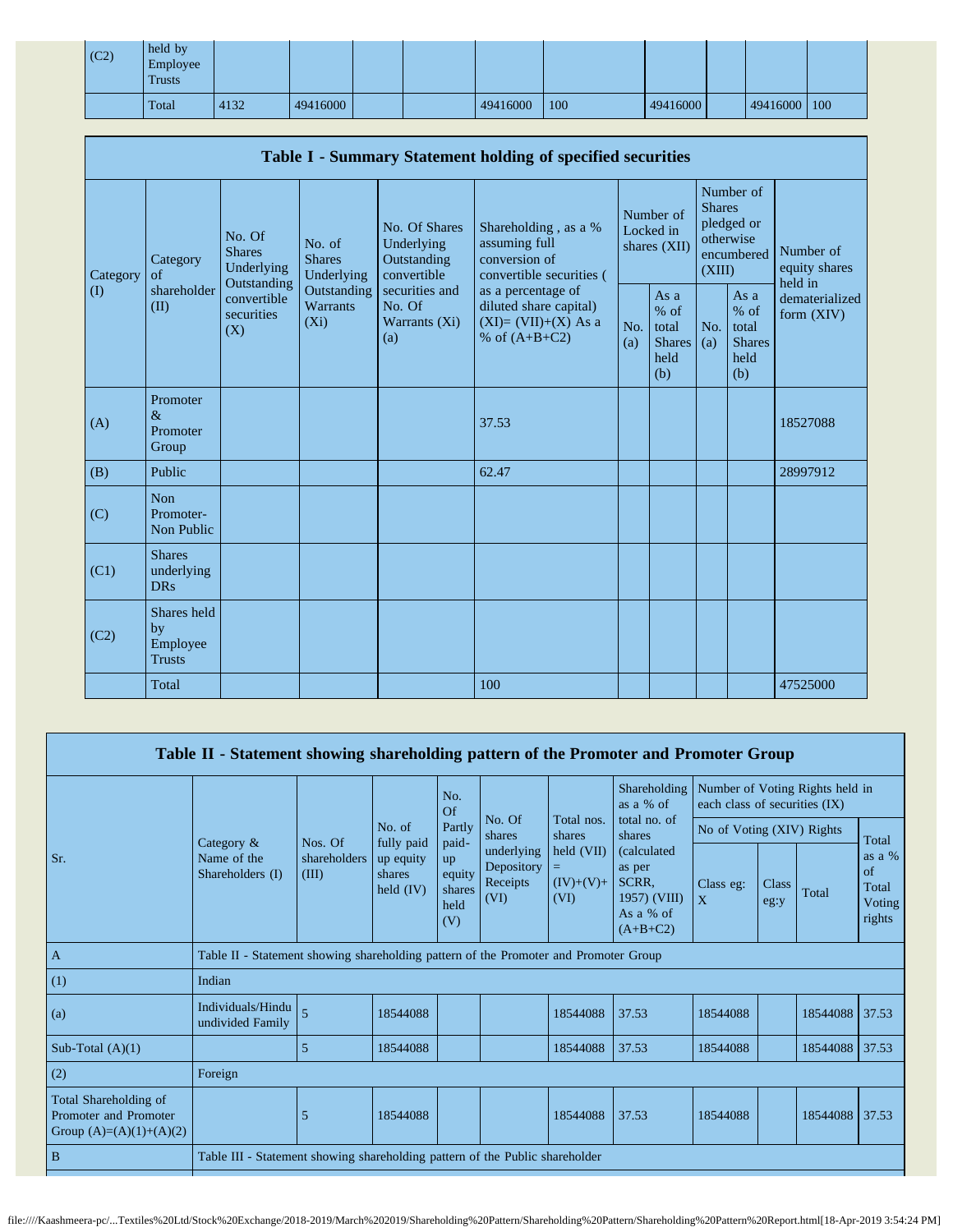| (1)                                                               | <b>Institutions</b>                                                                                                 |       |          |  |  |          |       |          |  |          |       |  |
|-------------------------------------------------------------------|---------------------------------------------------------------------------------------------------------------------|-------|----------|--|--|----------|-------|----------|--|----------|-------|--|
| (3)                                                               | Non-institutions                                                                                                    |       |          |  |  |          |       |          |  |          |       |  |
| (a(i))                                                            | Individuals -<br>i.Individual<br>shareholders<br>holding nominal<br>share capital up<br>to Rs. 2 lakhs.             | 3971  | 18312651 |  |  | 18312651 | 37.06 | 18312651 |  | 18312651 | 37.06 |  |
| (a(ii))                                                           | Individuals - ii.<br>Individual<br>shareholders<br>holding nominal<br>share capital in<br>excess of Rs. 2<br>lakhs. | $8\,$ | 10016852 |  |  | 10016852 | 20.27 | 10016852 |  | 10016852 | 20.27 |  |
| (e)                                                               | Any Other<br>(specify)                                                                                              | 148   | 2542409  |  |  | 2542409  | 5.14  | 2542409  |  | 2542409  | 5.14  |  |
| Sub-Total $(B)(3)$                                                |                                                                                                                     | 4127  | 30871912 |  |  | 30871912 | 62.47 | 30871912 |  | 30871912 | 62.47 |  |
| <b>Total Public</b><br>Shareholding<br>$(B)=(B)(1)+(B)(2)+(B)(3)$ |                                                                                                                     | 4127  | 30871912 |  |  | 30871912 | 62.47 | 30871912 |  | 30871912 | 62.47 |  |
| ${\bf C}$                                                         | Table IV - Statement showing shareholding pattern of the Non Promoter- Non Public shareholder                       |       |          |  |  |          |       |          |  |          |       |  |
| Total ( $A+B+C2$ )                                                |                                                                                                                     | 4132  | 49416000 |  |  | 49416000 | 100   | 49416000 |  | 49416000 | 100   |  |
| Total $(A+B+C)$                                                   |                                                                                                                     | 4132  | 49416000 |  |  | 49416000 | 100   | 49416000 |  | 49416000 | 100   |  |

|                                                                                    |                                                               |                                                                          |                                                                                  | Table II - Statement showing shareholding pattern of the Promoter and Promoter Group                                |            |                                                         |            |                                                                  |                                                            |
|------------------------------------------------------------------------------------|---------------------------------------------------------------|--------------------------------------------------------------------------|----------------------------------------------------------------------------------|---------------------------------------------------------------------------------------------------------------------|------------|---------------------------------------------------------|------------|------------------------------------------------------------------|------------------------------------------------------------|
|                                                                                    | No. Of<br><b>Shares</b>                                       | No. of                                                                   | No. Of<br><b>Shares</b><br>Underlying                                            | Shareholding,<br>as a %<br>assuming full<br>conversion of<br>convertible                                            |            | Number of<br>Locked in<br>shares (XII)                  |            | Number of Shares<br>pledged or<br>otherwise<br>encumbered (XIII) | Number of                                                  |
| Sr.                                                                                | Underlying<br>Outstanding<br>convertible<br>securities<br>(X) | <b>Shares</b><br>Underlying<br>Outstanding<br><b>Warrants</b><br>$(X_i)$ | Outstanding<br>convertible<br>securities<br>and No. Of<br>Warrants<br>$(Xi)$ (a) | securities (as<br>a percentage<br>of diluted<br>share capital)<br>$(XI)=$<br>$(VII)+(X) As$<br>a % of<br>$(A+B+C2)$ | No.<br>(a) | As a<br>$%$ of<br>total<br><b>Shares</b><br>held<br>(b) | No.<br>(a) | As a % of<br>total Shares<br>$\text{held}(\text{b})$             | equity shares<br>held in<br>dematerialized<br>form $(XIV)$ |
| $\mathbf{A}$                                                                       |                                                               |                                                                          |                                                                                  | Table II - Statement showing shareholding pattern of the Promoter and Promoter Group                                |            |                                                         |            |                                                                  |                                                            |
| (1)                                                                                | Indian                                                        |                                                                          |                                                                                  |                                                                                                                     |            |                                                         |            |                                                                  |                                                            |
| (a)                                                                                |                                                               |                                                                          |                                                                                  | 37.53                                                                                                               |            |                                                         |            |                                                                  | 18527088                                                   |
| Sub-Total $(A)(1)$                                                                 |                                                               |                                                                          |                                                                                  | 37.53                                                                                                               |            |                                                         |            |                                                                  | 18527088                                                   |
| (2)                                                                                | Foreign                                                       |                                                                          |                                                                                  |                                                                                                                     |            |                                                         |            |                                                                  |                                                            |
| Total Shareholding of<br><b>Promoter and Promoter</b><br>Group $(A)=(A)(1)+(A)(2)$ |                                                               |                                                                          |                                                                                  | 37.53                                                                                                               |            |                                                         |            |                                                                  | 18527088                                                   |
| $\, {\bf B}$                                                                       |                                                               |                                                                          |                                                                                  | Table III - Statement showing shareholding pattern of the Public shareholder                                        |            |                                                         |            |                                                                  |                                                            |
| (1)                                                                                | Institutions                                                  |                                                                          |                                                                                  |                                                                                                                     |            |                                                         |            |                                                                  |                                                            |
| (3)                                                                                | Non-institutions                                              |                                                                          |                                                                                  |                                                                                                                     |            |                                                         |            |                                                                  |                                                            |
| (a(i))                                                                             |                                                               |                                                                          |                                                                                  | 37.06                                                                                                               |            |                                                         |            |                                                                  | 16463651                                                   |
| (a(ii))                                                                            |                                                               |                                                                          |                                                                                  | 20.27                                                                                                               |            |                                                         |            |                                                                  | 10016852                                                   |
| (e)                                                                                |                                                               |                                                                          |                                                                                  | 5.14                                                                                                                |            |                                                         |            |                                                                  | 2517409                                                    |
| Sub-Total $(B)(3)$                                                                 |                                                               |                                                                          |                                                                                  | 62.47                                                                                                               |            |                                                         |            |                                                                  | 28997912                                                   |
|                                                                                    |                                                               |                                                                          |                                                                                  |                                                                                                                     |            |                                                         |            |                                                                  |                                                            |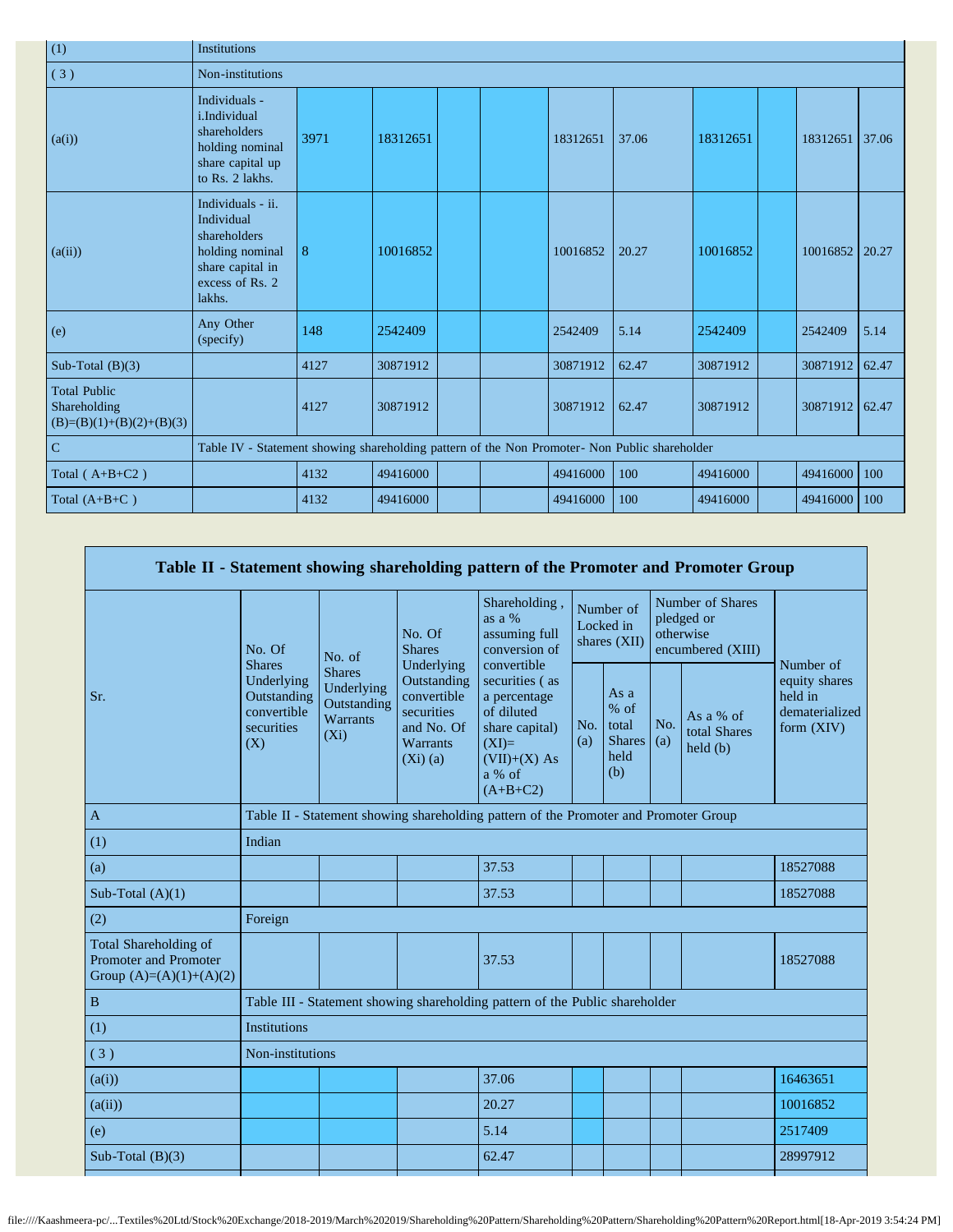| <b>Total Public</b><br>Shareholding<br>$(B)=(B)(1)+(B)(2)+(B)(3)$                                  |  | 62.47                                                                                         |  |                                     | 28997912 |
|----------------------------------------------------------------------------------------------------|--|-----------------------------------------------------------------------------------------------|--|-------------------------------------|----------|
| l C                                                                                                |  | Table IV - Statement showing shareholding pattern of the Non Promoter- Non Public shareholder |  |                                     |          |
| Total $(A+B+C2)$                                                                                   |  | 100                                                                                           |  |                                     | 47525000 |
| Total $(A+B+C)$                                                                                    |  | 100                                                                                           |  |                                     | 47525000 |
| Disclosure of notes in case of promoter holiding in dematerialsed form is less than 100 percentage |  |                                                                                               |  | <b>Textual</b><br>Information $(1)$ |          |

|                               | <b>Text Block</b>                                                                                                                                                                                                                                                                                                                                                                                                                                                                                                                                                                                                                                                                                                                                                                                                                                                                                                      |
|-------------------------------|------------------------------------------------------------------------------------------------------------------------------------------------------------------------------------------------------------------------------------------------------------------------------------------------------------------------------------------------------------------------------------------------------------------------------------------------------------------------------------------------------------------------------------------------------------------------------------------------------------------------------------------------------------------------------------------------------------------------------------------------------------------------------------------------------------------------------------------------------------------------------------------------------------------------|
| <b>Textual Information</b> () | As per shareholding pattern submitted to stock exchange under Regulation 31(1) of the SEBI (LODR)<br>Regulations, 2015 for the quarter ended on 31.03.2018, three persons holding 22000 equity shares<br>(being 0.045% of the total paid up Share Capital of the company) under the category promoter(s) were<br>not in demat form. The two persons holding 5000 equity shares have already demated their shares<br>during the month of July/August 2018. The company is continuously pursuing the matter with Mr.<br>Sujalbhai Kanubhai Patel, a person in promoter category holding 17000 equity shares in physical mode<br>(being 0.034% of the total paid up share capital), who is not associated with the company since long,<br>to get his shares dematerialized at the earliest to enable the company to comply with the provisions of<br>SubRegulation (2) of Regulation 31 of SEBI (LODR) Regulations, 2015. |

| <b>Individuals/Hindu undivided Family</b>                                                                            |                                                               |                      |                     |                       |                             |                          |  |  |  |  |  |
|----------------------------------------------------------------------------------------------------------------------|---------------------------------------------------------------|----------------------|---------------------|-----------------------|-----------------------------|--------------------------|--|--|--|--|--|
| Searial No.                                                                                                          | 1                                                             | $\overline{2}$       | 3                   | $\overline{4}$        | $\overline{5}$              |                          |  |  |  |  |  |
| Name of the<br>Shareholders (I)                                                                                      | Bharatbhai Prabhudas<br>Patel                                 | Dineshkumar<br>Patel | Kiritkumar<br>Patel | <b>Patel Nirmal B</b> | Sujalbhai Kanubhai<br>Patel | Click here to go<br>back |  |  |  |  |  |
| PAN (II)                                                                                                             | ABIPP7786M                                                    | ACEPP2392N           | ACEPP2391R          | ARWPP5122H            | AGWPP5454F                  | Total                    |  |  |  |  |  |
| No. of fully paid<br>up equity shares<br>$\text{held (IV)}$                                                          | 8977834                                                       | 4460060              | 4162975             | 847638                | 95581                       | 18544088                 |  |  |  |  |  |
| No. Of Partly<br>paid-up equity<br>shares held (V)                                                                   |                                                               |                      |                     |                       |                             |                          |  |  |  |  |  |
| No. Of shares<br>underlying<br>Depository<br>Receipts (VI)                                                           |                                                               |                      |                     |                       |                             |                          |  |  |  |  |  |
| Total nos. shares<br>held $(VII) =$<br>$(IV)+(V)+(VI)$                                                               | 8977834                                                       | 4460060              | 4162975             | 847638                | 95581                       | 18544088                 |  |  |  |  |  |
| Shareholding as a<br>% of total no. of<br>shares (calculated<br>as per SCRR,<br>1957) (VIII) As a<br>% of $(A+B+C2)$ | 18.17                                                         | 9.03                 | 8.42                | 1.72                  | 0.19                        | 37.53                    |  |  |  |  |  |
|                                                                                                                      | Number of Voting Rights held in each class of securities (IX) |                      |                     |                       |                             |                          |  |  |  |  |  |
| Class eg:X                                                                                                           | 8977834                                                       | 4460060              | 4162975             | 847638                | 95581                       | 18544088                 |  |  |  |  |  |
| Class eg:y                                                                                                           |                                                               |                      |                     |                       |                             |                          |  |  |  |  |  |
| Total                                                                                                                | 8977834                                                       | 4460060              | 4162975             | 847638                | 95581                       | 18544088                 |  |  |  |  |  |
| Total as a % of<br><b>Total Voting rights</b>                                                                        | 18.17                                                         | 9.03                 | 8.42                | 1.72                  | 0.19                        | 37.53                    |  |  |  |  |  |
| No. Of Shares<br>Underlying<br>Outstanding                                                                           |                                                               |                      |                     |                       |                             |                          |  |  |  |  |  |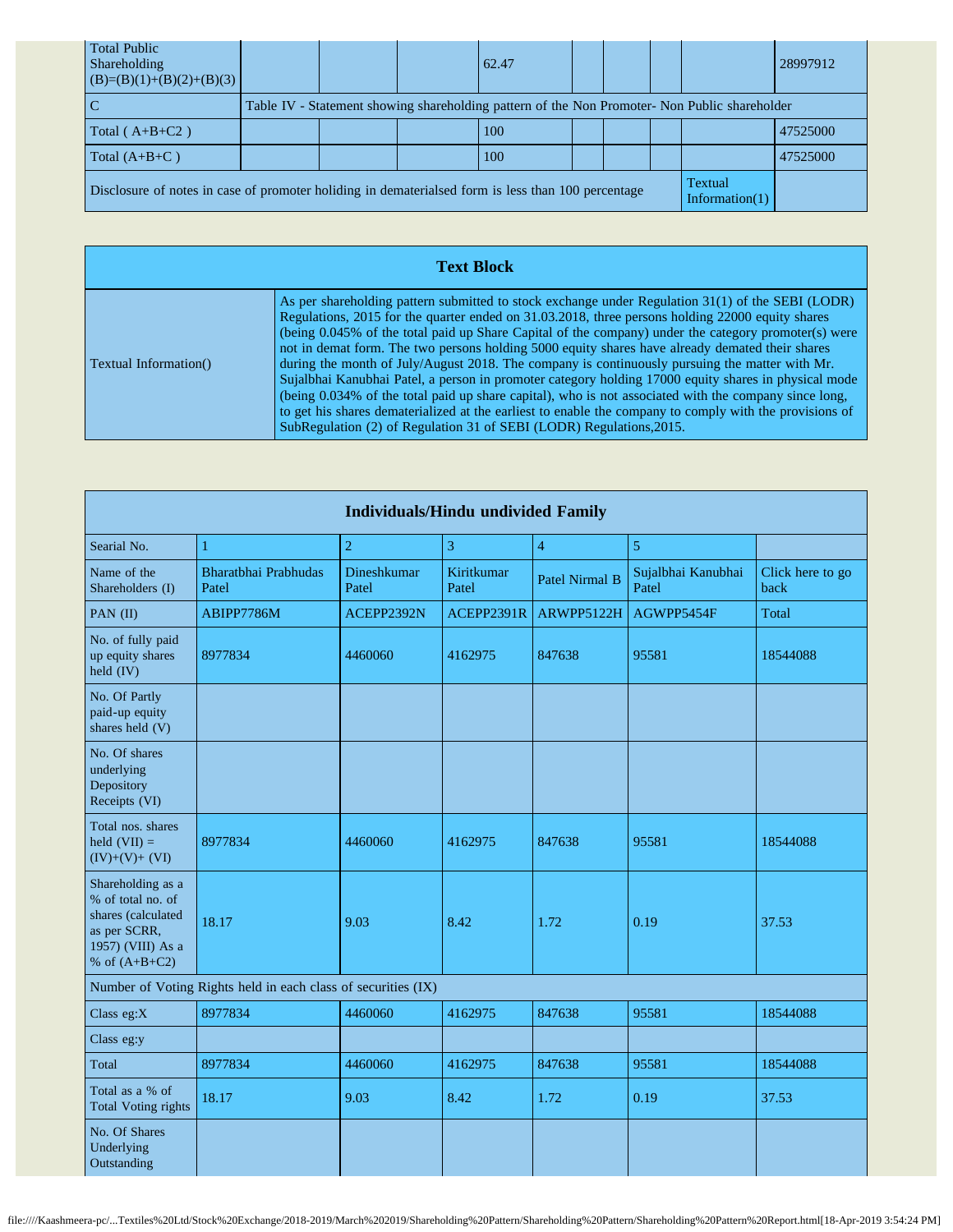| convertible<br>securities $(X)$                                                                                                                                                            |                                                         |          |          |          |          |          |
|--------------------------------------------------------------------------------------------------------------------------------------------------------------------------------------------|---------------------------------------------------------|----------|----------|----------|----------|----------|
| No. of Shares<br>Underlying<br>Outstanding<br>Warrants (Xi)                                                                                                                                |                                                         |          |          |          |          |          |
| No. Of Shares<br>Underlying<br>Outstanding<br>convertible<br>securities and No.<br>Of Warrants (Xi)<br>(a)                                                                                 |                                                         |          |          |          |          |          |
| Shareholding, as a<br>% assuming full<br>conversion of<br>convertible<br>securities (as a<br>percentage of<br>diluted share<br>capital) $(XI)=$<br>$(VII)+(Xi)(a)$ As a<br>% of $(A+B+C2)$ | 18.17                                                   | 9.03     | 8.42     | 1.72     | 0.19     | 37.53    |
| Number of Locked in shares (XII)                                                                                                                                                           |                                                         |          |          |          |          |          |
| No. $(a)$                                                                                                                                                                                  |                                                         |          |          |          |          |          |
| As a % of total<br>Shares held (b)                                                                                                                                                         |                                                         |          |          |          |          |          |
|                                                                                                                                                                                            | Number of Shares pledged or otherwise encumbered (XIII) |          |          |          |          |          |
| No. $(a)$                                                                                                                                                                                  |                                                         |          |          |          |          |          |
| As a % of total<br>Shares held (b)                                                                                                                                                         |                                                         |          |          |          |          |          |
| Number of equity<br>shares held in<br>dematerialized<br>form (XIV)                                                                                                                         | 8977834                                                 | 4460060  | 4162975  | 847638   | 78581    | 18527088 |
| Reason for not providing PAN                                                                                                                                                               |                                                         |          |          |          |          |          |
| Reason for not<br>providing PAN                                                                                                                                                            |                                                         |          |          |          |          |          |
| Shareholder type                                                                                                                                                                           | Promoter                                                | Promoter | Promoter | Promoter | Promoter |          |

| Individuals - ii. Individual shareholders holding nominal share capital in excess of Rs. 2 lakhs. |                            |                |                              |                       |  |  |
|---------------------------------------------------------------------------------------------------|----------------------------|----------------|------------------------------|-----------------------|--|--|
| Searial No.                                                                                       |                            | $\overline{c}$ | 3                            |                       |  |  |
| Name of the<br>Shareholders (I)                                                                   | Mukesh Purshottamdas Patel | Suman S Asrani | Sarojdevi Satyanarayan Kabra | Click here to go back |  |  |
| PAN $(II)$                                                                                        | ACJPP1373J                 | AAMPA4484G     | ABHPK6018L                   | Total                 |  |  |
| No. of fully paid<br>up equity shares<br>held $(IV)$                                              | 7382183                    | 743250         | 523190                       | 8648623               |  |  |
| No. Of Partly<br>paid-up equity<br>shares held $(V)$                                              |                            |                |                              |                       |  |  |
| No. Of shares<br>underlying<br>Depository<br>Receipts (VI)                                        |                            |                |                              |                       |  |  |
| Total nos. shares                                                                                 |                            |                |                              |                       |  |  |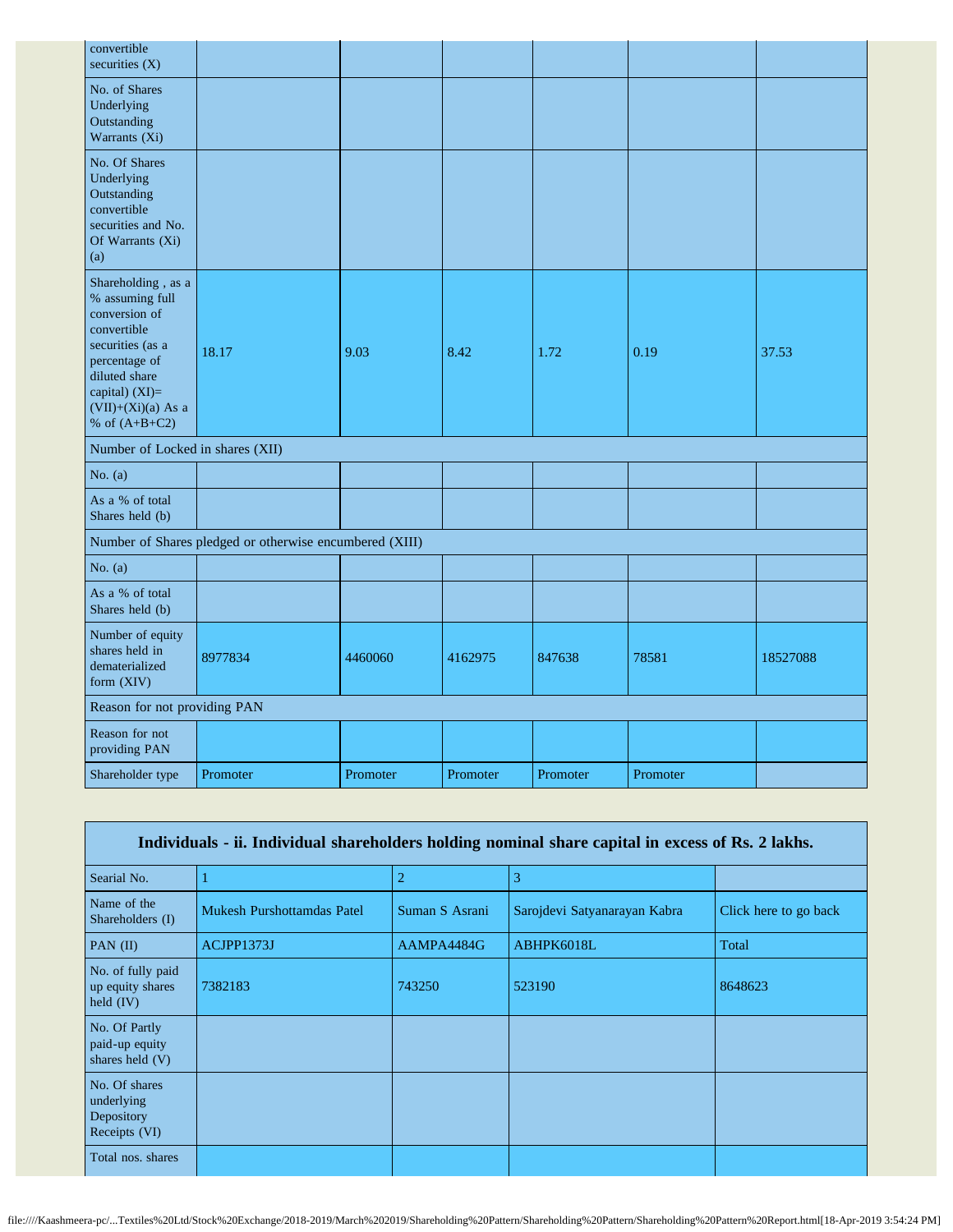| held $(VII) =$<br>$(IV)+(V)+(VI)$                                                                                                                                                    | 7382183 | 743250 | 523190 | 8648623 |  |  |  |  |
|--------------------------------------------------------------------------------------------------------------------------------------------------------------------------------------|---------|--------|--------|---------|--|--|--|--|
| Shareholding as a<br>% of total no. of<br>shares (calculated<br>as per SCRR,<br>1957) (VIII) As a<br>% of $(A+B+C2)$                                                                 | 14.94   | 1.5    | 1.06   | 17.5    |  |  |  |  |
| Number of Voting Rights held in each class of securities (IX)                                                                                                                        |         |        |        |         |  |  |  |  |
| Class eg: X                                                                                                                                                                          | 7382183 | 743250 | 523190 | 8648623 |  |  |  |  |
| Class eg:y                                                                                                                                                                           |         |        |        |         |  |  |  |  |
| Total                                                                                                                                                                                | 7382183 | 743250 | 523190 | 8648623 |  |  |  |  |
| Total as a % of<br>Total Voting rights                                                                                                                                               | 14.94   | 1.5    | 1.06   | 17.5    |  |  |  |  |
| No. Of Shares<br>Underlying<br>Outstanding<br>convertible<br>securities (X)                                                                                                          |         |        |        |         |  |  |  |  |
| No. of Shares<br>Underlying<br>Outstanding<br>Warrants (Xi)                                                                                                                          |         |        |        |         |  |  |  |  |
| No. Of Shares<br>Underlying<br>Outstanding<br>convertible<br>securities and No.<br>Of Warrants (Xi)<br>(a)                                                                           |         |        |        |         |  |  |  |  |
| Shareholding, as a<br>% assuming full<br>conversion of<br>convertible<br>securities (as a<br>percentage of<br>diluted share<br>capital) $(XI)=$<br>(VII)+(X) As a %<br>of $(A+B+C2)$ | 14.94   | 1.5    | 1.06   | 17.5    |  |  |  |  |
| Number of Locked in shares (XII)                                                                                                                                                     |         |        |        |         |  |  |  |  |
| No. $(a)$                                                                                                                                                                            |         |        |        |         |  |  |  |  |
| As a % of total<br>Shares held (b)                                                                                                                                                   |         |        |        |         |  |  |  |  |
| Number of equity<br>shares held in<br>dematerialized<br>form (XIV)                                                                                                                   | 7382183 | 743250 | 523190 | 8648623 |  |  |  |  |
| Reason for not providing PAN                                                                                                                                                         |         |        |        |         |  |  |  |  |
| Reason for not<br>providing PAN                                                                                                                                                      |         |        |        |         |  |  |  |  |

| Any Other (specify) |                            |                           |            |                              |                                   |  |
|---------------------|----------------------------|---------------------------|------------|------------------------------|-----------------------------------|--|
| Searial No.         |                            |                           |            |                              |                                   |  |
| Category            | <b>Bodies</b><br>Corporate | <b>Bodies Corporate</b>   | <b>HUF</b> | Non-Resident Indian<br>(NRI) | <b>Clearing</b><br><b>Members</b> |  |
| Category / More     |                            | More than 1 percentage of |            |                              |                                   |  |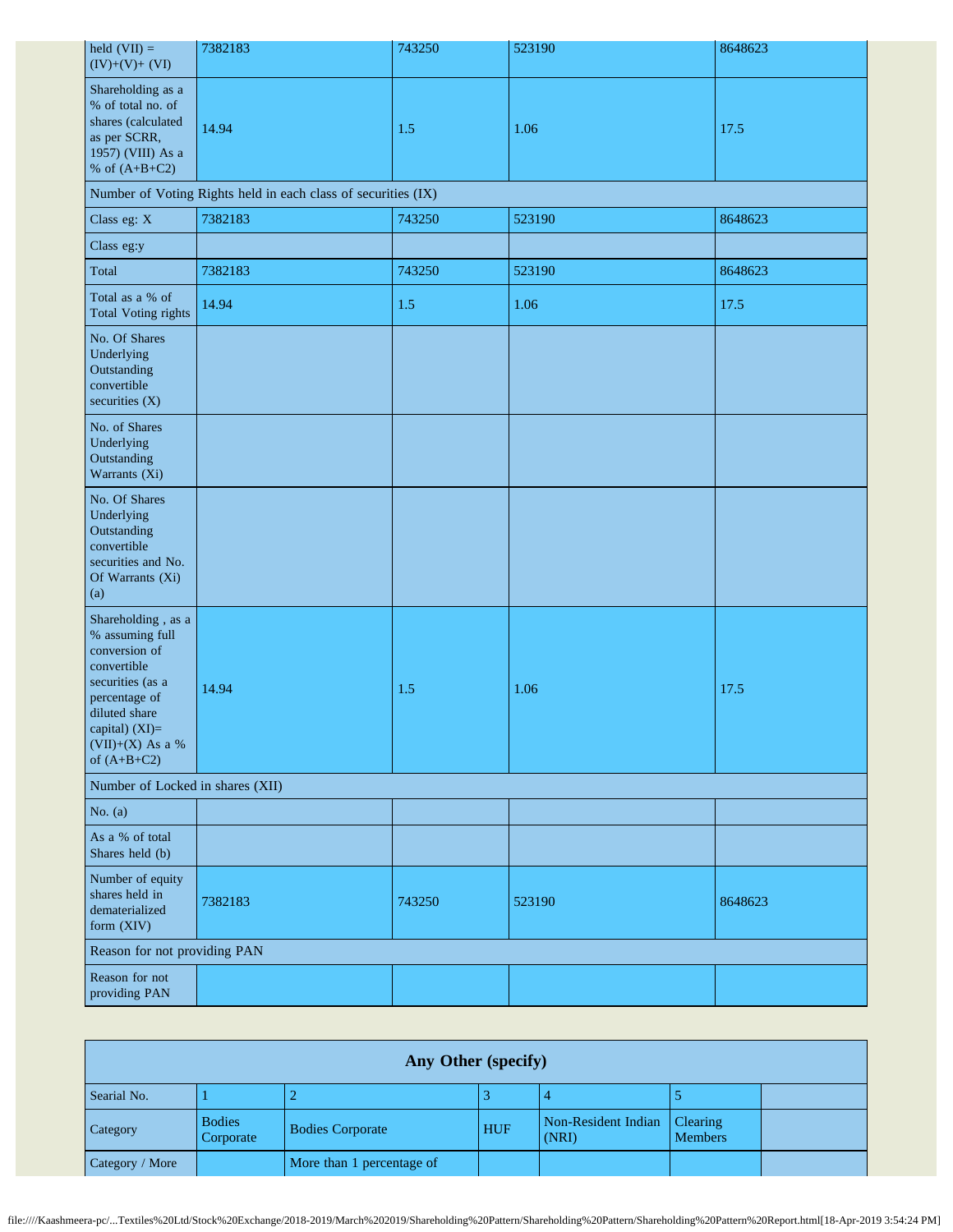| than 1 percentage                                                                                                                                                                  | Category | shareholding                                                  | Category | Category | Category |                          |
|------------------------------------------------------------------------------------------------------------------------------------------------------------------------------------|----------|---------------------------------------------------------------|----------|----------|----------|--------------------------|
| Name of the<br>Shareholders (I)                                                                                                                                                    |          | M P Patel Infrastructures Pvt<br>Ltd                          |          |          |          | Click here to go<br>back |
| PAN (II)                                                                                                                                                                           |          | AAGCM2205G                                                    |          |          |          | Total                    |
| No. of the<br>Shareholders (I)                                                                                                                                                     | 32       | $\mathbf{1}$                                                  | 85       | 19       | 12       | 148                      |
| No. of fully paid<br>up equity shares<br>$\text{held (IV)}$                                                                                                                        | 1488100  | 1127830                                                       | 757187   | 280482   | 16640    | 2542409                  |
| No. Of Partly<br>paid-up equity<br>shares held (V)                                                                                                                                 |          |                                                               |          |          |          |                          |
| No. Of shares<br>underlying<br>Depository<br>Receipts (VI)                                                                                                                         |          |                                                               |          |          |          |                          |
| Total nos. shares<br>held $(VII) =$<br>$(IV)+(V)+(VI)$                                                                                                                             | 1488100  | 1127830                                                       | 757187   | 280482   | 16640    | 2542409                  |
| Shareholding as a<br>% of total no. of<br>shares (calculated<br>as per SCRR,<br>1957) (VIII) As a<br>% of $(A+B+C2)$                                                               | 3.01     | 2.28                                                          | 1.53     | 0.57     | 0.03     | 5.14                     |
|                                                                                                                                                                                    |          | Number of Voting Rights held in each class of securities (IX) |          |          |          |                          |
| Class eg: X                                                                                                                                                                        | 1488100  | 1127830                                                       | 757187   | 280482   | 16640    | 2542409                  |
| Class eg:y                                                                                                                                                                         |          |                                                               |          |          |          |                          |
| Total                                                                                                                                                                              | 1488100  | 1127830                                                       | 757187   | 280482   | 16640    | 2542409                  |
| Total as a % of<br><b>Total Voting rights</b>                                                                                                                                      | 3.01     | 2.28                                                          | 1.53     | 0.57     | 0.03     | 5.14                     |
| No. Of Shares<br>Underlying<br>Outstanding<br>convertible                                                                                                                          |          |                                                               |          |          |          |                          |
| securities $(X)$                                                                                                                                                                   |          |                                                               |          |          |          |                          |
| No. of Shares<br>Underlying<br>Outstanding<br>Warrants (Xi)                                                                                                                        |          |                                                               |          |          |          |                          |
| No. Of Shares<br>Underlying<br>Outstanding<br>convertible<br>securities and No.<br>Of Warrants (Xi)<br>(a)                                                                         |          |                                                               |          |          |          |                          |
| Shareholding, as a<br>% assuming full<br>conversion of<br>convertible<br>securities (as a<br>percentage of<br>diluted share<br>capital) (XI)=<br>(VII)+(X) As a %<br>of $(A+B+C2)$ | 3.01     | 2.28                                                          | 1.53     | 0.57     | 0.03     | 5.14                     |
| Number of Locked in shares (XII)<br>No. $(a)$                                                                                                                                      |          |                                                               |          |          |          |                          |